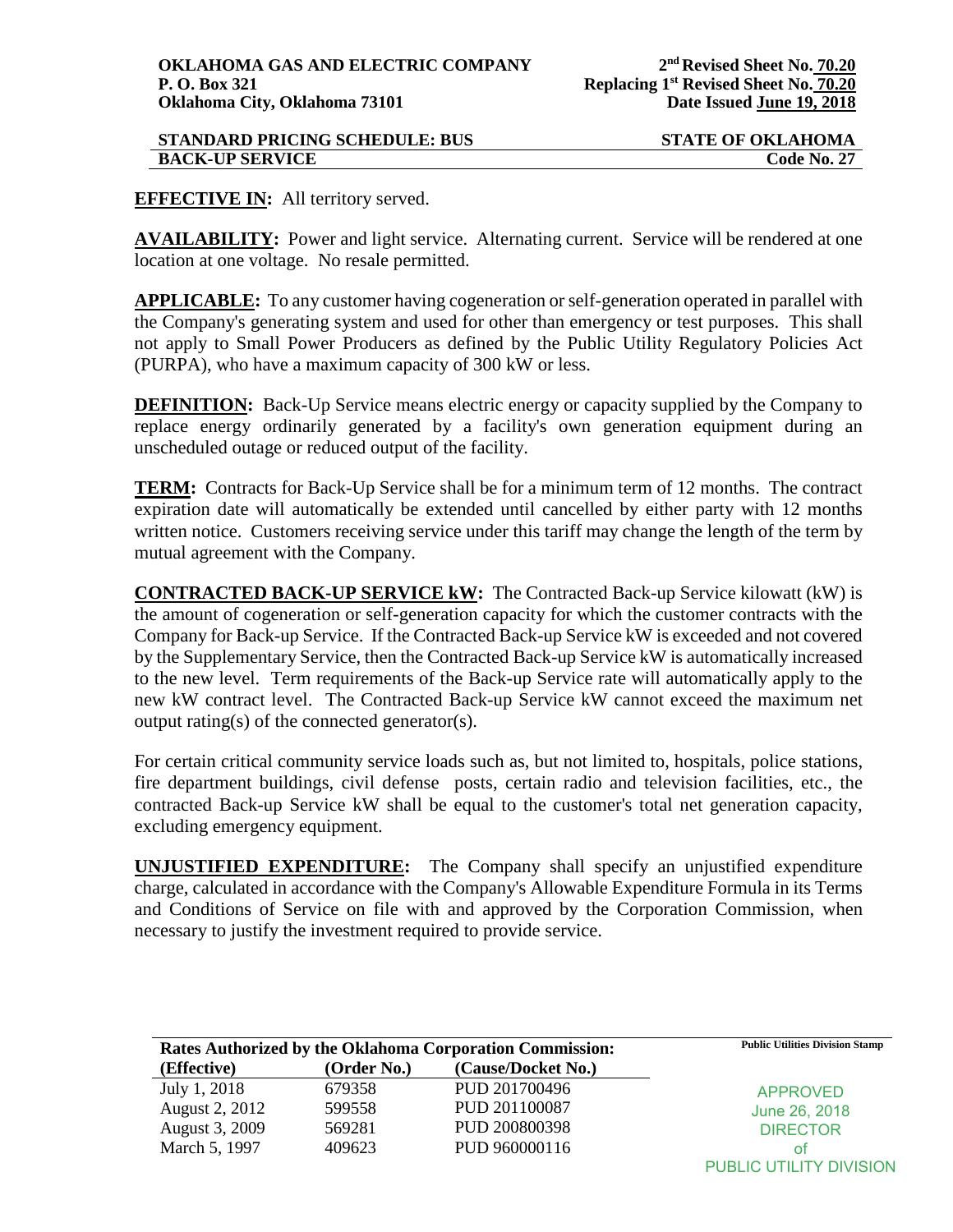| <b>STANDARD PRICING SCHEDULE: BUS</b> | <b>STATE OF OKLAHOMA</b> |
|---------------------------------------|--------------------------|
| <b>BACK-UP SERVICE</b>                | <b>Code No. 27</b>       |

### **PRICES:**

## **TRANSMISSION (Service Level 1):**

**Customer Charge:**  $$234.00$  per bill per month plus the Cost of Local Facilities.

#### **Capacity Charge (per month):**

## **Summer Season:**

| The sum of:        | The Daily Maximum Billing Demands times \$0.25  |
|--------------------|-------------------------------------------------|
| But not less than: | \$2.03 times the Contracted Back-Up Service kW. |
| Season•            |                                                 |

# **Winter Season:**

| The sum of:        | The Daily Maximum Billing Demands times \$0.13  |
|--------------------|-------------------------------------------------|
| But not less than: | \$1.00 times the Contracted Back-Up Service kW. |

# **Energy Charge:**

All kWh per month: 0.74¢ per kWh

## **DISTRIBUTION SUBSTATION (Service Level 2):**

**Customer Charge:** \$234.00 per bill per month plus the Cost of Local Facilities.

**Capacity Charge (per month):**

## **Summer Season:**

| The sum of:        | The Daily Maximum Billing Demands times \$0.27. |
|--------------------|-------------------------------------------------|
| But not less than: | \$2.20 times the Contracted Back-Up Service kW. |

| Rates Authorized by the Oklahoma Corporation Commission: |             | <b>Public Utilities Division Stamp</b> |                                |
|----------------------------------------------------------|-------------|----------------------------------------|--------------------------------|
| (Effective)                                              | (Order No.) | (Cause/Docket No.)                     |                                |
| July 1, 2018                                             | 679358      | PUD 201700496                          | <b>APPROVED</b>                |
| May 1, 2017                                              | 662059      | PUD 201500273                          | June 26, 2018                  |
| August 2, 2012                                           | 599558      | PUD 201100087                          | <b>DIRECTOR</b>                |
| August 3, 2009                                           | 569281      | PUD 200800398                          | οt                             |
|                                                          |             |                                        | <b>PUBLIC UTILITY DIVISION</b> |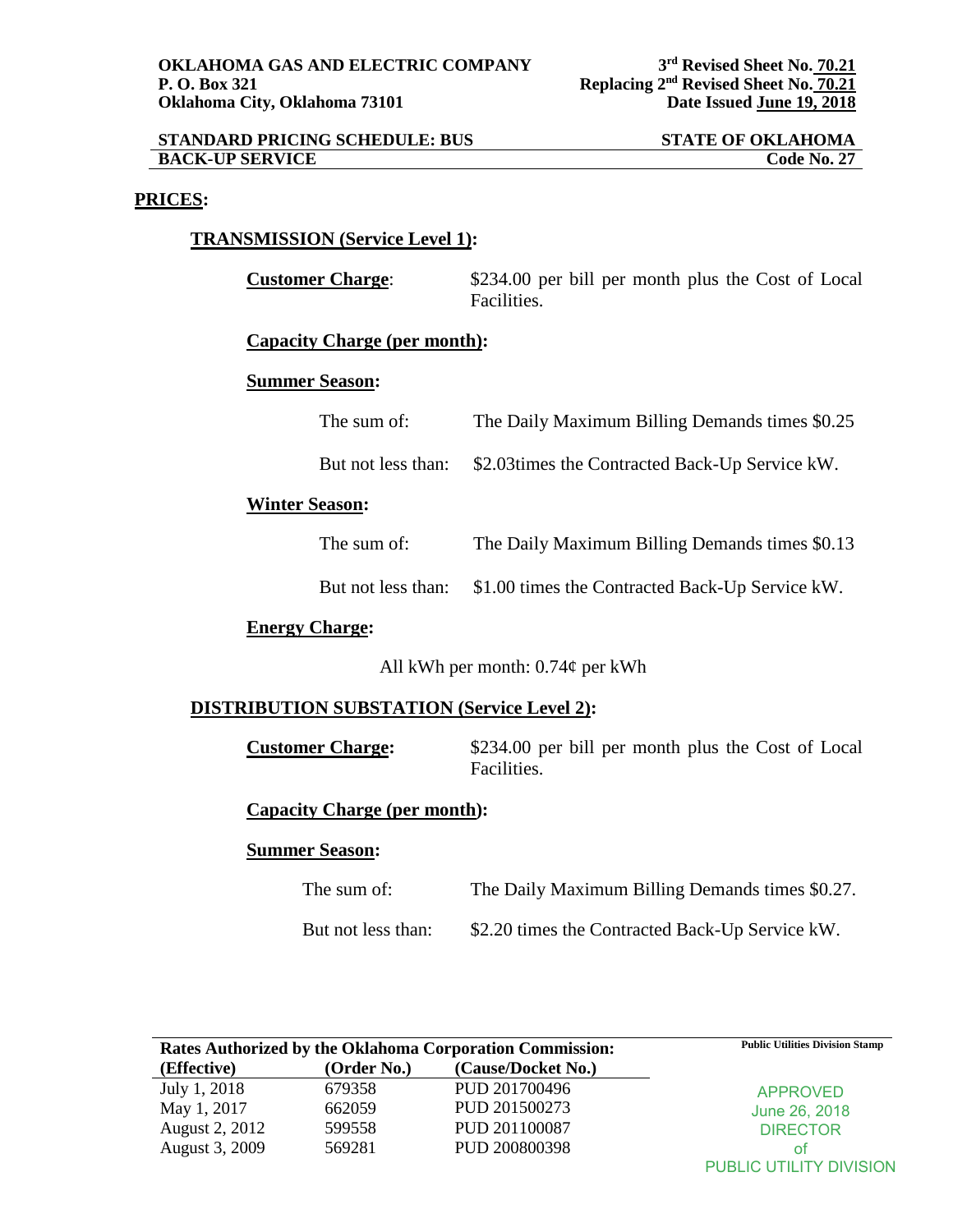| <b>STANDARD PRICING SCHEDULE: BUS</b> | <b>STATE OF OKLAHOMA</b> |
|---------------------------------------|--------------------------|
| <b>BACK-UP SERVICE</b>                | <b>Code No. 27</b>       |

# **Winter Season:**

| The sum of: | The Daily Maximum Billing Demands times \$0.14. |
|-------------|-------------------------------------------------|
|-------------|-------------------------------------------------|

But not less than: \$1.10 times the Contracted Back-up Service kW.

# **Energy Charge:**

All kWh per month: 0.89¢ per kWh

# **DISTRIBUTION (Service Levels 3 and 4):**

**Customer Charge:** \$121.00 per bill per month.

**Capacity Charge (per month):**

# **Summer Season:**

| The sum of:           | The Daily Maximum Billing Demands times<br>\$0.37/kW. |
|-----------------------|-------------------------------------------------------|
| But not less than:    | \$2.92 times the Contracted Back-Up Service kW.       |
| <b>Winter Season:</b> |                                                       |
| The sum of:           | The Daily Maximum Billing Demands times<br>\$0.19/kW. |
| But not less than:    | \$1.48 times the Contracted Back-up Service kW.       |
| <b>Energy Charge:</b> |                                                       |

All kWh per month: 1.10¢ per kWh

# **SECONDARY (Service Level 5):**

**Customer Charge:** \$79.00 per bill per month.

| <b>Rates Authorized by the Oklahoma Corporation Commission:</b> |             |                    | <b>Public Utilities Division Stamp</b> |
|-----------------------------------------------------------------|-------------|--------------------|----------------------------------------|
| (Effective)                                                     | (Order No.) | (Cause/Docket No.) |                                        |
| July 1, 2018                                                    | 679358      | PUD 201700496      | APPROVED                               |
| May 1, 2017                                                     | 662059      | PUD 201500273      | June 26, 2018                          |
| August 2, 2012                                                  | 599558      | PUD 201100087      | <b>DIRECTOR</b>                        |
| August 3, 2009                                                  | 569281      | PUD 200800398      | Οt                                     |
|                                                                 |             |                    | <b>PUBLIC UTILITY DIVISION</b>         |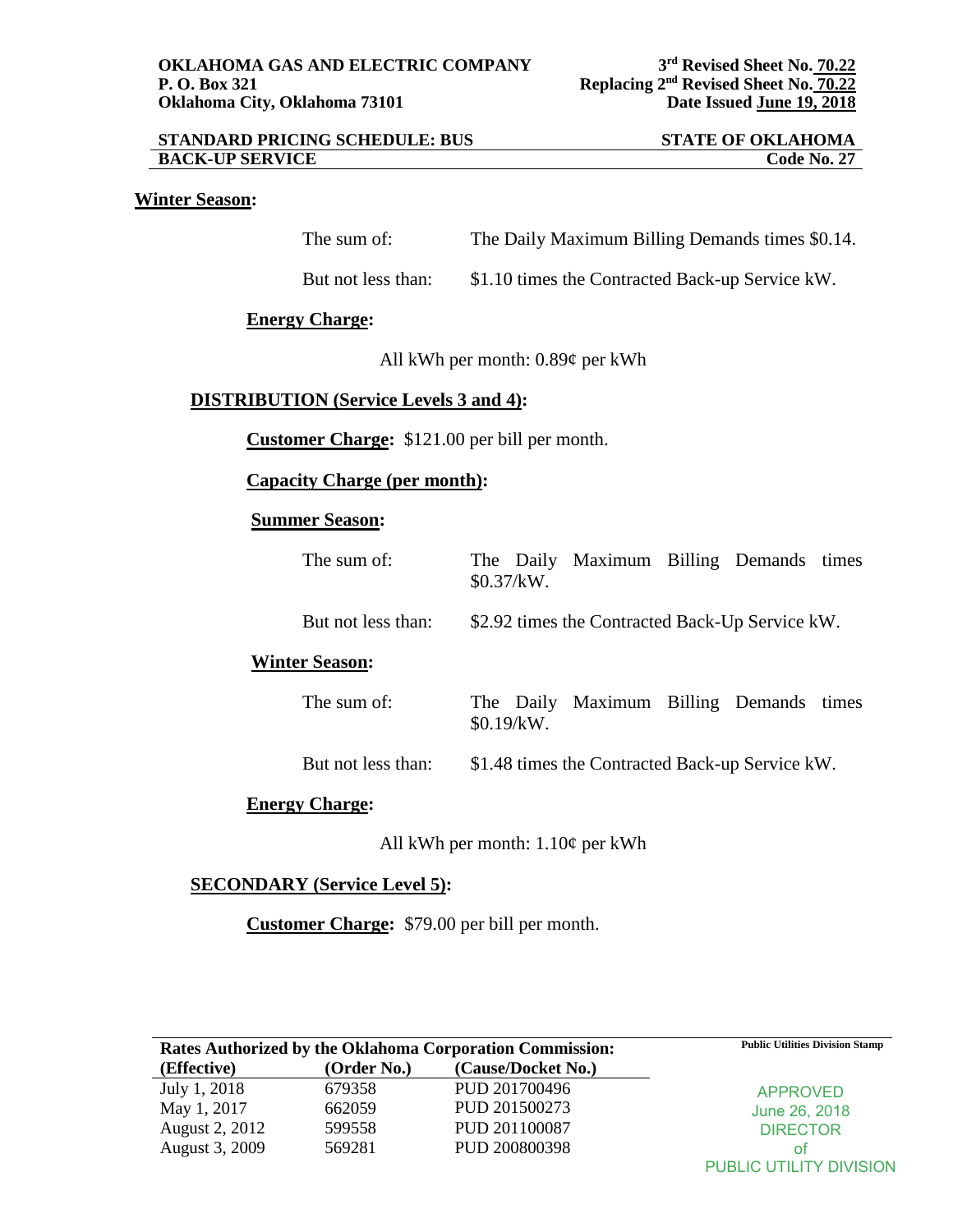| <b>STANDARD PRICING SCHEDULE: BUS</b> | <b>STATE OF OKLAHOMA</b> |
|---------------------------------------|--------------------------|
| <b>BACK-UP SERVICE</b>                | <b>Code No. 27</b>       |

### **Capacity Charge (per month)**:

#### **Summer Season:**

| The sum of:           | The Daily Maximum Billing Demands times \$0.49. |
|-----------------------|-------------------------------------------------|
| But not less than:    | \$3.43 times the Contracted Back-Up Service kW. |
| <b>Winter Season:</b> |                                                 |
| The sum of:           | The Daily Maximum Billing Demands times \$0.26. |
| But not less than:    | \$1.50 times the Contracted Back-up Service kW. |
| <b>Energy Charge:</b> |                                                 |

All kWh per month: 1.23¢ per kWh

# **DEFINITION OF SEASON:**

| <b>SUMMER SEASON:</b> | September. | The four calendar months of June through                                    |  |  |
|-----------------------|------------|-----------------------------------------------------------------------------|--|--|
| <b>WINTER SEASON:</b> |            | The eight calendar months of October through May<br>of the succeeding year. |  |  |

**DETERMINATION OF DAILY MAXIMUM DEMANDS:** The customer's Daily Maximum Demands shall be the maximum rate at which energy is used for any period of 15 consecutive minutes each day of the month for which the bill is rendered as shown by the Company's demand meter.

**DETERMINATION OF DAILY MAXIMUM BILLING DEMAND:** The Daily Maximum Billing Demands shall be the Daily Maximum Demands as determined above corrected for power factor, as set forth under Power Factor Clause.

**COST OF LOCAL FACILITIES:** The Cost of Local Facilities shall be a monthly amount adequate to cover the Company's fixed costs as well as operating and maintenance expenses associated with the transmission system and the substation investment dedicated to serve the customer's electrical requirements.

| Rates Authorized by the Oklahoma Corporation Commission: |             |                    | <b>Public Utilities Division Stamp</b> |
|----------------------------------------------------------|-------------|--------------------|----------------------------------------|
| (Effective)                                              | (Order No.) | (Cause/Docket No.) |                                        |
| July 1, 2018                                             | 679358      | PUD 201700496      | <b>APPROVED</b>                        |
| May 1, 2017                                              | 662059      | PUD 201500273      | June 26, 2018                          |
| August 2, 2012                                           | 599558      | PUD 201100087      | <b>DIRECTOR</b>                        |
| August 3, 2009                                           | 569281      | PUD 200800398      | Οt                                     |
|                                                          |             |                    | <b>PUBLIC UTILITY DIVISION</b>         |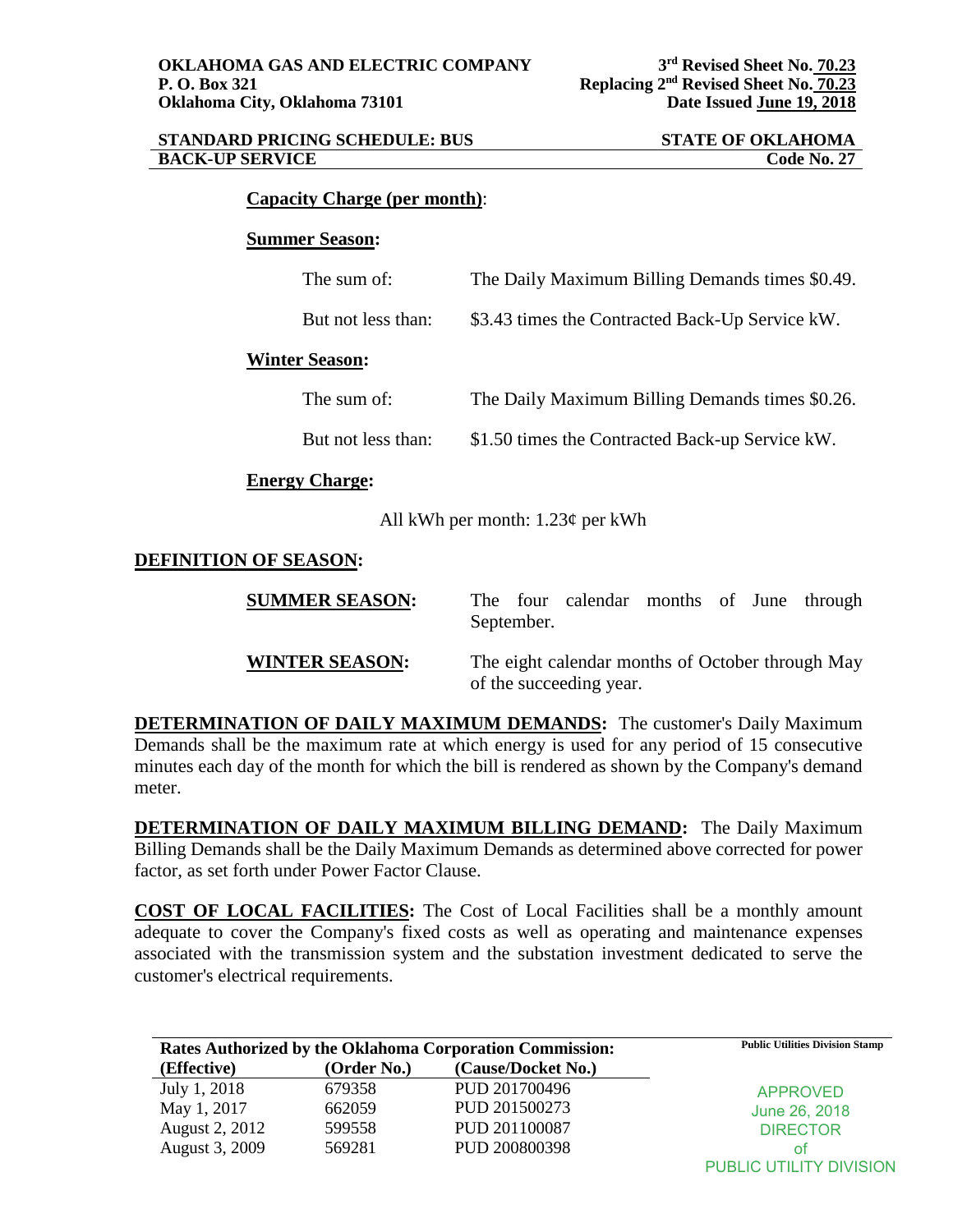| <b>STANDARD PRICING SCHEDULE: BUS</b> | <b>STATE OF OKLAHOMA</b> |
|---------------------------------------|--------------------------|
| <b>BACK-UP SERVICE</b>                | <b>Code No. 27</b>       |

**POWER FACTOR CLAUSE:** The consumer shall at all times take and use power in such manner that the power factor shall be as nearly 100 percent as possible, but when the average power factor as determined by continuous measurement of lagging reactive kilovoltampere hours is less than 90 percent, the billing demand shall be determined by multiplying the maximum demand, measured by the demand meter for the billing period, by 90 and dividing the product thus obtained by the actual average power factor expressed in percent periods of normal operation of the consumer's equipment instead of the average power factor. The Company shall install suitable measuring equipment at the metering point to determine the customer's monthly maximum kVAr and monthly maximum kW demands if, in its dole judgment, such equipment is necessary to determine whether the above condition has been met. Customers under this schedule that have a minimum of 300 kW Maximum Demand must have suitable measuring equipment at the metering point to determine the customer's monthly maximum kVAr. For all customers with a monthly Maximum Demand of 300 kW or more, the Company shall install suitable measuring equipment to determine the customer's monthly maximum kVAr. The Company may install suitable measuring equipment at the metering point for any customer to determine the customer's monthly maximum kVAr if, in its sole judgment, such equipment is necessary.

**SERVICE LEVELS:** For purposes of this rate, the following shall apply:

**Service Level 1:** Shall mean service at any nominal standard voltage of the Company above 50 kV where service is rendered through a direct tap to the Company's prevailing transmission source.

**Service Level 2:** Shall mean service at any nominal standard voltage of the Company between 2 kV and 50 kV, both inclusive, where service is rendered through a Company Substation which has a transmission voltage source and the point of delivery is at the load side of the substation or from a circuit dedicated to the customer.

**Service Level 3:** Shall mean service at any nominal standard voltage of the Company between 2 kV and 50 kV, both inclusive, by a direct tap to the Company's prevailing distribution source from a circuit not dedicated to the customer.

**Service Level 4:** Shall mean service at any nominal standard voltage of the Company between 2 kV and 50 kV, both inclusive, where service is rendered through transformation from a Company prevailing distribution voltage source (2 kV to 50 kV) to a lower distribution voltage with metering at distribution voltage.

**Service Level 5:** Shall mean service at any nominal standard voltage of the Company less than 2,000 volts with metering at less than 2,000 volts.

| Rates Authorized by the Oklahoma Corporation Commission: |             |                    | <b>Public Utilities Division Stamp</b> |
|----------------------------------------------------------|-------------|--------------------|----------------------------------------|
| (Effective)                                              | (Order No.) | (Cause/Docket No.) |                                        |
| July 1, 2018                                             | 679358      | PUD 201700496      | <b>APPROVED</b>                        |
| May 1, 2017                                              | 662059      | PUD 201500273      | June 26, 2018                          |
| August 2, 2012                                           | 599558      | PUD 201100087      | <b>DIRECTOR</b>                        |
| August 3, 2009                                           | 569281      | PUD 200800398      | ΩŤ                                     |
|                                                          |             |                    | PUBLIC UTILITY DIVISION                |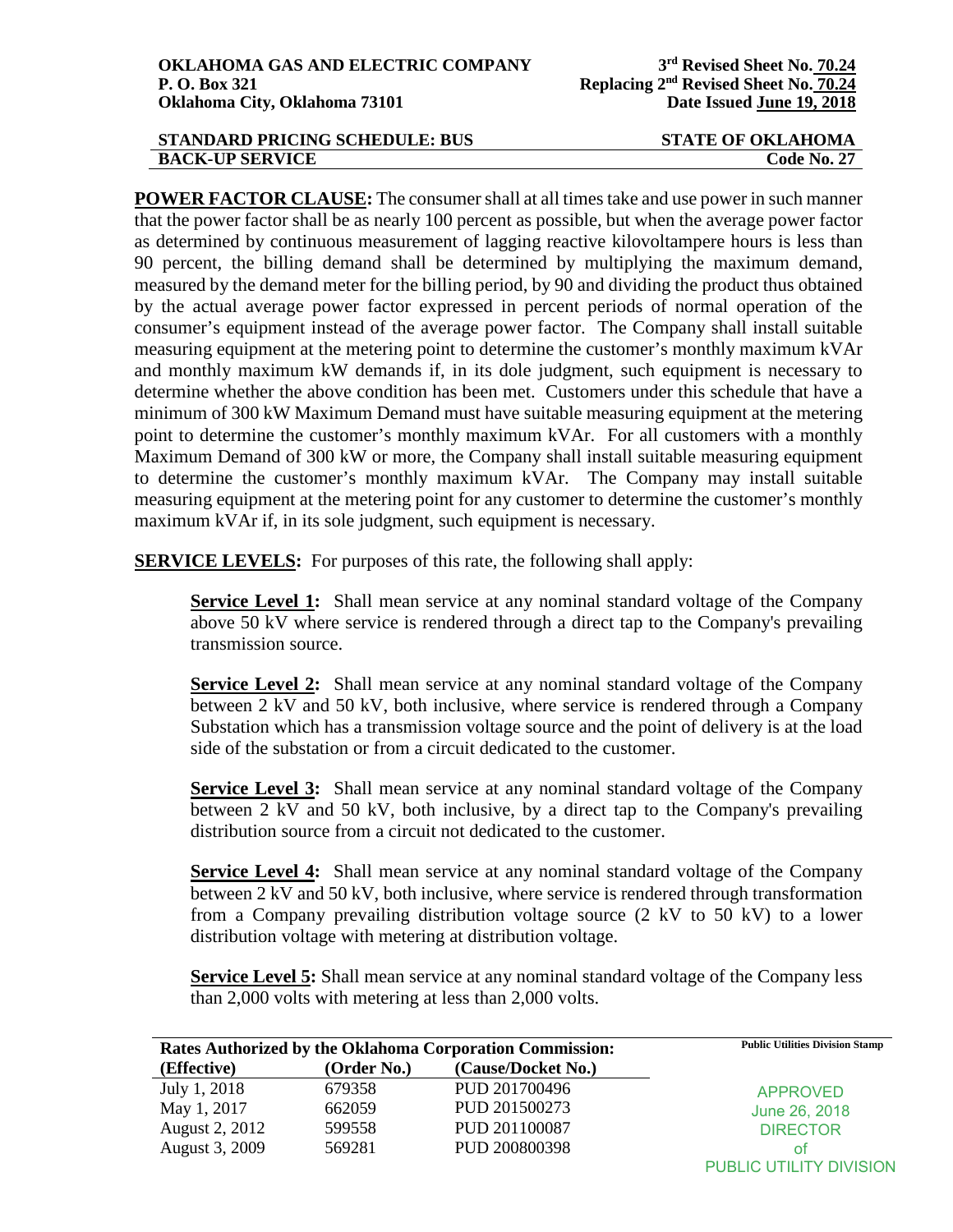| <b>STANDARD PRICING SCHEDULE: BUS</b> | <b>STATE OF OKLAHOMA</b> |
|---------------------------------------|--------------------------|
| <b>BACK-UP SERVICE</b>                | <b>Code No. 27</b>       |

## **METERING ADJUSTMENTS:**

In recognition of the no-load losses associated with customer or Company owned transformer(s), the minimum kWh billed shall be calculated as follows:

| <b>Service Level 2:</b>        | 0.20 percent of the total kVA rating of the transformer(s)<br>times 730 hours. |
|--------------------------------|--------------------------------------------------------------------------------|
| <b>Service Levels 4 and 5:</b> | 0.30 percent of the total kVA rating of the transformer(s)<br>times 730 hours. |

If the Company chooses to install its metering equipment on the load side of the customer's transformer(s), the kWh billed shall be increased by the amount of the transformer(s) no-load losses calculated as follows:

| <b>Service Level 1:</b> | $0.20$ percent of the total kVA rating of the transformer(s)<br>times 730 hours. |
|-------------------------|----------------------------------------------------------------------------------|
| <b>Service Level 3:</b> | $0.30$ percent of the total kVA rating of the transformer(s)<br>times 730 hours. |

In addition, if the kWh usage is less than or equal to the amount of the transformer(s) fixed load losses calculated as follows:

| <b>Service Levels 1 and 3:</b> | $0.30$ percent of the total kVA rating of the transformer(s) |
|--------------------------------|--------------------------------------------------------------|
|                                | times 730 hours.                                             |

Then the kWh billed shall be the kWh actually used plus the no-load kWh.

If the kWh usage is greater than the amount of the transformer(s) fixed load losses as calculated from the formula above, then the kWh billed will be the sum of the no-load losses plus the fixed load losses plus the actual usage.

**LATE PAYMENT CHARGE:** A late payment charge is an amount equal to 1.5 percent of the total balance for services and charges remaining unpaid on the due date stated on the bill shall be added to the amount due. The due date as stated on the bill shall be 20 days after the bill is issued.

**FRANCHISE PAYMENT:** The above stated rates do not include any amount for franchise payments levied upon the Company by a municipality.

| <b>Rates Authorized by the Oklahoma Corporation Commission:</b> |             |                    | <b>Public Utilities Division Stamp</b> |
|-----------------------------------------------------------------|-------------|--------------------|----------------------------------------|
| (Effective)                                                     | (Order No.) | (Cause/Docket No.) |                                        |
| July 1, 2018                                                    | 679358      | PUD 201700496      | <b>APPROVED</b>                        |
| May 1, 2017                                                     | 662059      | PUD 201500273      | June 26, 2018                          |
| August 2, 2012                                                  | 599558      | PUD 201100087      | <b>DIRECTOR</b>                        |
| August 3, 2009                                                  | 569281      | PUD 200800398      | оt                                     |
|                                                                 |             |                    | <b>PUBLIC UTILITY DIVISION</b>         |